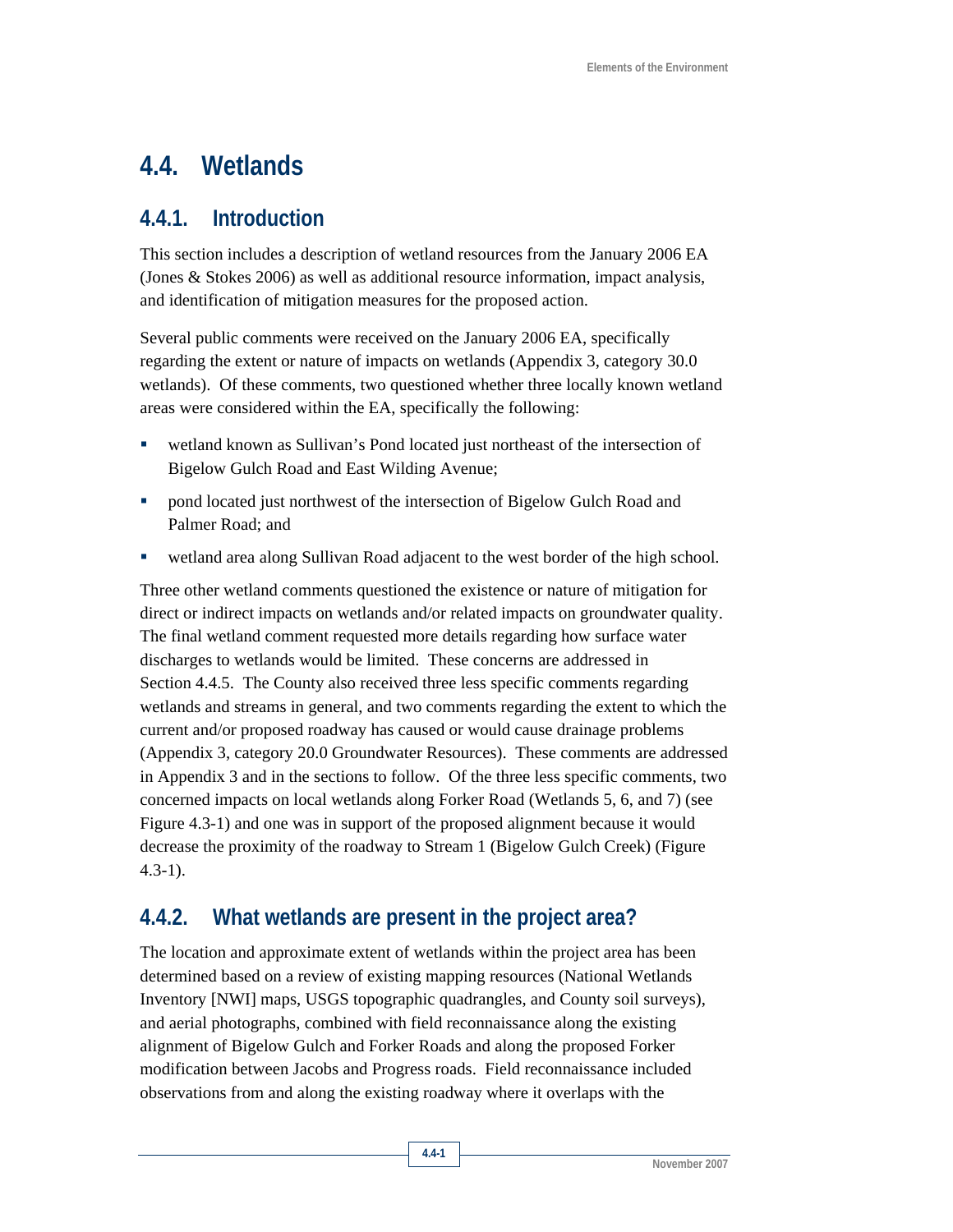proposed alignment without trespassing on private property. Detailed field delineation, description, and categorization of all wetlands would occur through the design and permitting stages.

A total of 16 wetlands were identified from NWI information, interpretation of aerial photographs, and field reconnaissance during 2002 and 2007. The wetlands are depicted on Figure 4.3-1. The depictions were based on identification of the wetland boundary from underlying aerial photographs (i.e., not delineated or surveyed boundaries), with the descriptions based on field reconnaissance data.

Wetland categories (Table 4.4-1) and buffer widths (Table 4.4-2) were determined based on field reconnaissance data and the requirements of Chapter 11.20.050(b) - Wetlands of the SCC (November 16, 2006). Of the 16 wetlands identified, 14 are associated with either Stream 1 (Bigelow Gulch Creek) or with Stream 8 (paralleling Forker Road), and are therefore considered Category 2 wetlands by SCC as they are "riparian" wetlands. The other two wetlands are not associated with streams and appear to meet SCC requirements for Category 4 wetlands. Detailed wetland ratings would be conducted according to Ecology's *Wetland Rating System for Eastern Washington* (Hruby 2004) as prescribed by the SCC, during project design and permitting.

Table 4.4-1 has been revised from the January 2006 EA. It includes additional wetlands identified during 2007 surveys, minor typographical errors regarding the category of Wetland 7, and the relationship of these wetlands to the mapped and numbered streams as presented herein and discussed further in Section 4.5, *Streams*.

The wetland/pond described in public comments as "Sullivan's Pond" is located just northeast of the intersection of Bigelow Gulch Road and East Wilding Avenue. This wetland was originally not included in Figure 10 or Table 4-3 of the January 2006 EA because it is located in an area where the proposed alignment would bypass the existing Bigelow Gulch Road. Thus, the wetland would be more than 800 feet north and upslope from the proposed action, and therefore unlikely to be affected. This wetland has been added as Wetland 16 to Figure 4.3-1 (see Section 4.3, *Floodplains*) and to Table 4.4-1 in response to public comments.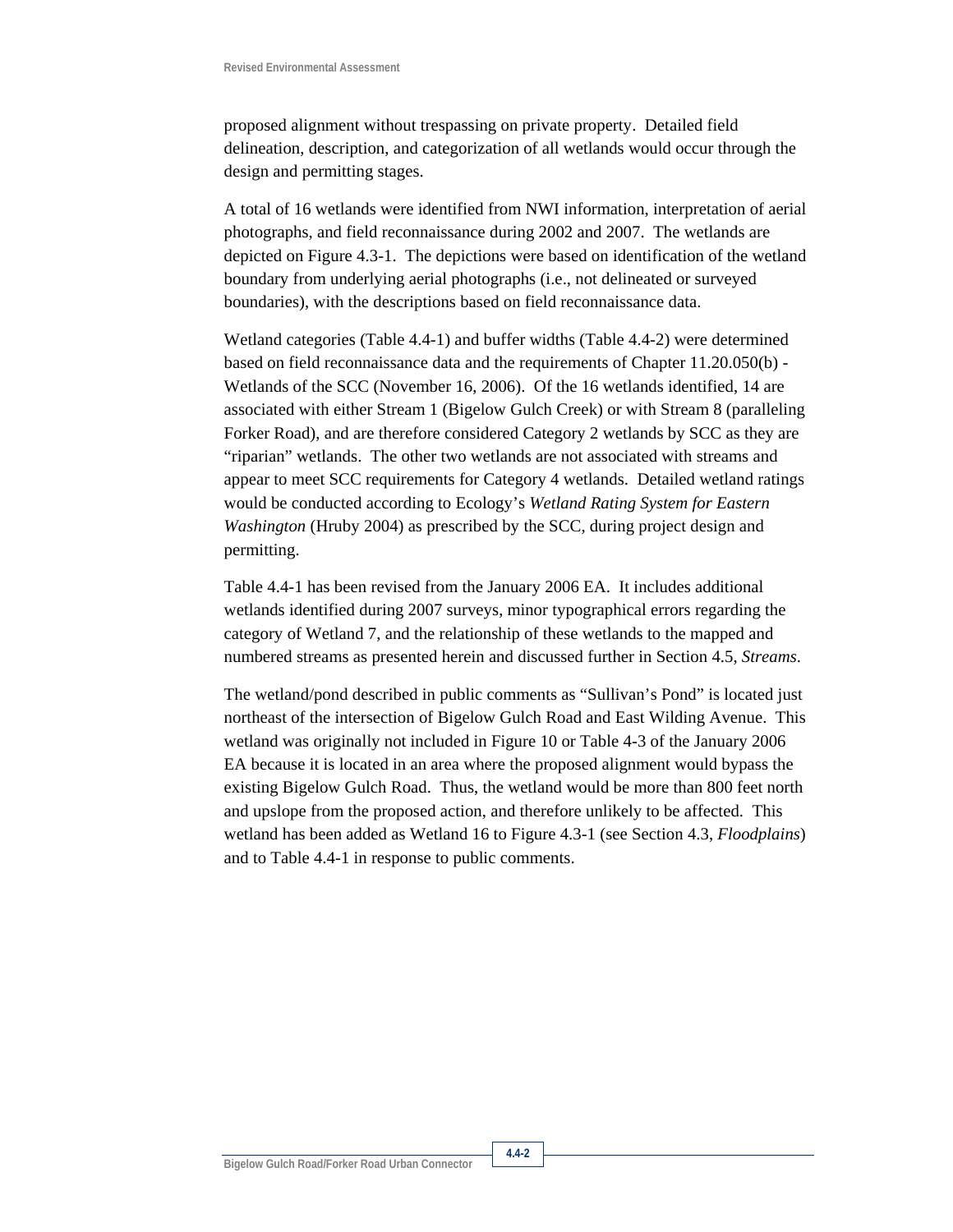| <b>Wetland No.</b> | Type <sup>1</sup>     | <b>Location and Description</b>                                                                                                                                          | <b>Dominant Vegetation</b>                                                                                                                                                                                                                                                                                                                                                              | Category       |
|--------------------|-----------------------|--------------------------------------------------------------------------------------------------------------------------------------------------------------------------|-----------------------------------------------------------------------------------------------------------------------------------------------------------------------------------------------------------------------------------------------------------------------------------------------------------------------------------------------------------------------------------------|----------------|
|                    | PFO/PSS               | Ditch located along northern edge of original Bigelow Gulch Rd<br>and approx. 900 ft west of Palmer Rd.                                                                  | Black cottonwood (Populus balsamifera spp. trichocarpa), willow<br>(Salix sp.), and red osier dogwood (Cornus sericea)                                                                                                                                                                                                                                                                  | $\overline{2}$ |
| 2                  | POW/PSS               | North side of Bigelow Gulch Rd, just west of Palmer Rd.<br>Associated with Stream 1 (Bigelow Gulch Creek).                                                               | Cattail (Typha sp.), birch (Betula sp.), red osier dogwood (Cornus<br>sericea), and willow (Salix sp.)                                                                                                                                                                                                                                                                                  | $\overline{2}$ |
| 3                  | <b>PEM/PSS</b>        | South of Bigelow Gulch Rd and across from Palmer Rd.<br>Associated with Stream 1 (Bigelow Gulch Creek). Small portion of<br>wetland impacted by past grading activities. | Cattail (Typha sp.), creeping buttercup (Ranunculus repens),<br>touch me not (Impatiens capensis), Canadian thistle (Cirsium<br>arvense), cottonwood (Populus balsamifera spp. trichocarpa),<br>stinging nettle (Urtica dioica), red osier dogwood (Cornus sericea),<br>alder (Alnus spp.), small-fruited bulrush (Scirpus microcarpus),<br>and giant knotweed (Polygonum sachalinense) | $\overline{2}$ |
| 4                  | <b>PSS</b>            | South of Bigelow Gulch Rd, between Palmer Rd and Weile Ave.<br>Associated with Stream 1 (Bigelow Gulch Creek).                                                           | Willows (Salix spp.)                                                                                                                                                                                                                                                                                                                                                                    | $\overline{2}$ |
| 5                  | Artificial Pond - POW | Just beyond west side of Forker Rd. Hydrology appears to be<br>from human influence. Associated with Stream 8.                                                           | Open water component with some fringing wetland vegetation                                                                                                                                                                                                                                                                                                                              | $\overline{2}$ |
| 6                  | <b>PSS</b>            | Seep wetland just south of Jacobs Rd.                                                                                                                                    | Red osier dogwood (Cornus sericea) and small-fruited bulrush<br>(Scirpus microcarpus)                                                                                                                                                                                                                                                                                                   | 2              |
| 7                  | Artificial Pond - POW | West side of Forker Rd north of Forker Ridge Lane. Stream 8<br>flows in and out of artificial pond/Wetland 7.                                                            | Open water with small areas of cattail (Typha sp.) around edge.                                                                                                                                                                                                                                                                                                                         | $\overline{2}$ |
| 8                  | POW/PEM               | Small depression just south of and connected to Wetland 8 (via<br>Stream 8). Appears to be seasonally flooded.                                                           | At time of survey, wetland covered with desiccated duckweed<br>(Lemna minor)                                                                                                                                                                                                                                                                                                            | $\overline{2}$ |
| 9                  | PFO/PSS               | South of Bigelow Gulch Rd, between E. Wilding Ave. and Weile<br>Ave. Associated with Stream 1 (Bigelow Gulch Creek).                                                     | Willows (Salix spp.), buttercup (Ranunculus repens), and black<br>cottonwood (Populus balsamifera spp. trichocarpa)                                                                                                                                                                                                                                                                     | $\overline{2}$ |
| 10                 | <b>PEM</b>            | South of Bigelow Gulch Rd, between E. Wilding Ave. and Weile<br>Ave. Associated with Stream 1 (Bigelow Gulch Creek).                                                     | Buttercup (Ranunculus repens)                                                                                                                                                                                                                                                                                                                                                           | $\overline{2}$ |
| 11                 | <b>PEM</b>            | South of Bigelow Gulch Road, between E. Wilding Ave. and Weile<br>Ave. Associated with Stream 1 (Bigelow Gulch Creek).                                                   | Buttercup (Ranunculus repens)                                                                                                                                                                                                                                                                                                                                                           |                |
| 12                 | Artificial pond POW   | Located west of Forker Rd. Associated with Stream 8.                                                                                                                     | Small artificial pond with steep side banks, narrow fringe of<br>emergent plants                                                                                                                                                                                                                                                                                                        |                |
| 13                 | PFO/PSS               | East side of Forker Rd associated with Stream 9.                                                                                                                         | Alder (Alnus spp.) and willow (Salix sp.)                                                                                                                                                                                                                                                                                                                                               | $\overline{2}$ |

## **Table 4.4-1. Wetlands Identified along the Proposed Urban Connector Alignment based on Wetland Reconnaissance**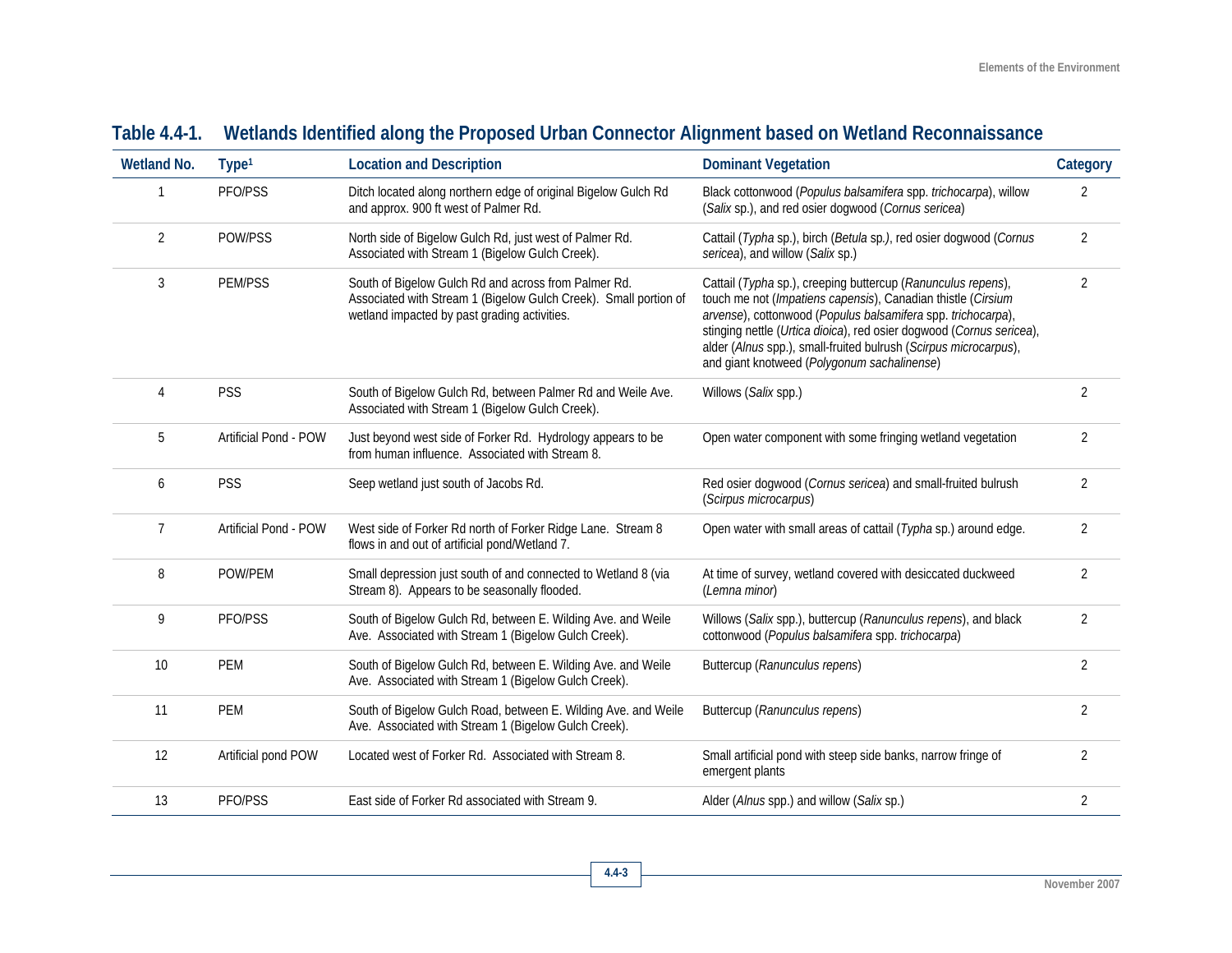| <b>Wetland No.</b> | Tvpe1      | <b>Location and Description</b>                                                   | <b>Dominant Vegetation</b>                                                                           | Category |
|--------------------|------------|-----------------------------------------------------------------------------------|------------------------------------------------------------------------------------------------------|----------|
|                    | <b>PEM</b> | Hillside seep appears to have been disturbed site used as stock<br>watering area. | Reed canarygrass (Phalaris arundinacea)                                                              |          |
|                    | <b>PSS</b> | Located east of Sullivan Road and north of high school football<br>field.         | Red-osier dogwood (Cornus sericea), birch (Betula sp.), alder<br>(Alnus sp.), and willow (Salix sp.) |          |
|                    | PFO/PSS    | Located east of Bigelow Gulch Rd and north of E. Wilding Ave.                     | Willows (Salix sp.), cattail (Typha sp.)                                                             |          |

1 Wetland type based on the USFWS wetland classification system (Cowardin et al. 1979), which categorizes wetlands primarily based on vegetation type. The wetland types are: POW (palustrine open water), PEM (palustrine emergent), PSS (palustrine scrub-shrub wetland), and PFO (palustrine forested).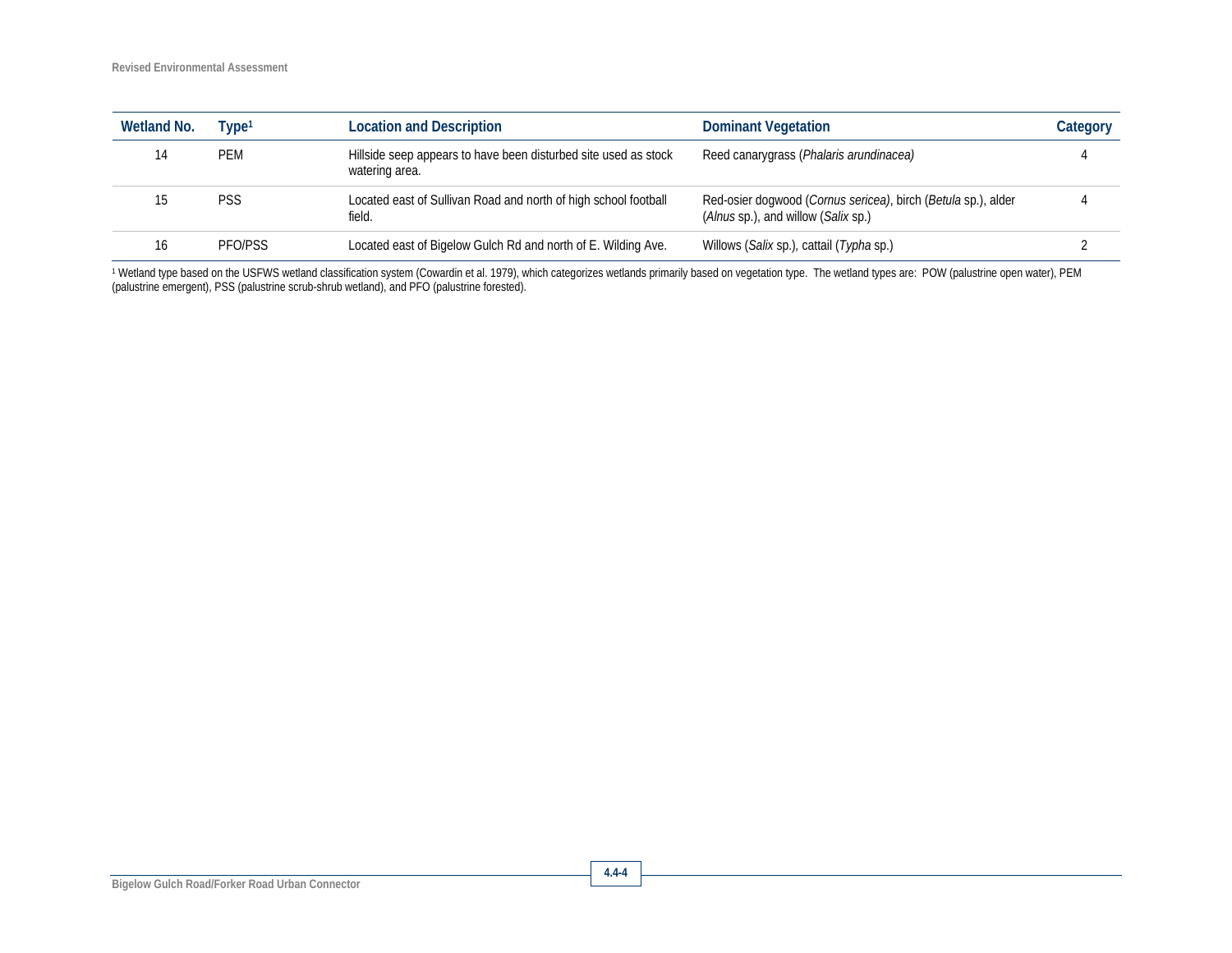|                         |                   |                                                  |                                                             | Estimated Impacts (acres) <sup>1</sup> |                      |
|-------------------------|-------------------|--------------------------------------------------|-------------------------------------------------------------|----------------------------------------|----------------------|
| Wetland                 | Wetland<br>Rating | <b>Standard</b><br><b>Buffer Width</b><br>(feet) | <b>Estimated Total</b><br>Wetland Area (acres) <sup>1</sup> | Wetland<br>Impact                      | <b>Buffer Impact</b> |
| 1                       | $\overline{2}$    | 150                                              | 0.57                                                        | 0.02                                   | 0.75                 |
| $\overline{2}$          | $\overline{2}$    | 150                                              | 0.30                                                        | 0.00                                   | 0.00                 |
| 3                       | $\overline{2}$    | 150                                              | 0.78                                                        | 0.35                                   | 1.30                 |
| 4                       | $\overline{2}$    | 150                                              | 0.04                                                        | 0.00                                   | 0.20                 |
| 5                       | $\overline{2}$    | 150                                              | 0.07                                                        | 0.07                                   | n/a <sup>2</sup>     |
| 6                       | $\overline{2}$    | 150                                              | 0.05                                                        | 0.05                                   | n/a <sup>2</sup>     |
| $\overline{7}$          | $\overline{2}$    | 150                                              | 0.28                                                        | 0.00                                   | 0.47                 |
| 8                       | $\overline{2}$    | 150                                              | 0.03                                                        | 0.00                                   | 0.13                 |
| 9                       | $\overline{2}$    | 150                                              | 0.27                                                        | 0.14                                   | 1.89                 |
| 10                      | $\overline{2}$    | 150                                              | 0.02                                                        | 0.00                                   | 0.00                 |
| 11                      | $\overline{2}$    | 150                                              | 0.04                                                        | 0.00                                   | 0.00                 |
| 12                      | $\overline{2}$    | 150                                              | 0.06                                                        | 0.00                                   | 0.45                 |
| 13                      | $\overline{2}$    | 150                                              | 0.14                                                        | 0.00                                   | 0.36                 |
| 14                      | 4                 | 25                                               | 0.26                                                        | 0.08                                   | 0.10                 |
| 15                      | 4                 | 25                                               | 0.37                                                        | 0.00                                   | 0.00                 |
| 16                      | $\overline{2}$    | 150                                              | 2.80                                                        | 0.00                                   | 0.00                 |
| <b>Estimated Totals</b> |                   |                                                  | 6.08                                                        | 0.71                                   | 5.65                 |

#### **Table 4.4-2. Estimate of Wetland and Buffer Impacts of the Proposed Urban Connector Alignment**

1 All wetland and impact areas are approximate based on field reconnaissance and calculations based on aerial photo overlays. 2 Because both Wetlands 5 and 6 would be entirely removed, they would no longer have buffers. Thus there would not be any buffer impacts.

The wetland/pond described in public comments just northwest of the intersection of Bigelow Gulch Road and Palmer Road was depicted and described in the January 2006 EA as Wetland 2, and is associated with Stream 1 (Bigelow Gulch Creek). A wetland area was described in public comments as along Sullivan Road adjacent to the west border of the high school. This wetland was identified during 2007 field reconnaissance and has also been added as Wetland 15 to Figure 4.3-1 and to Table 4.4-1.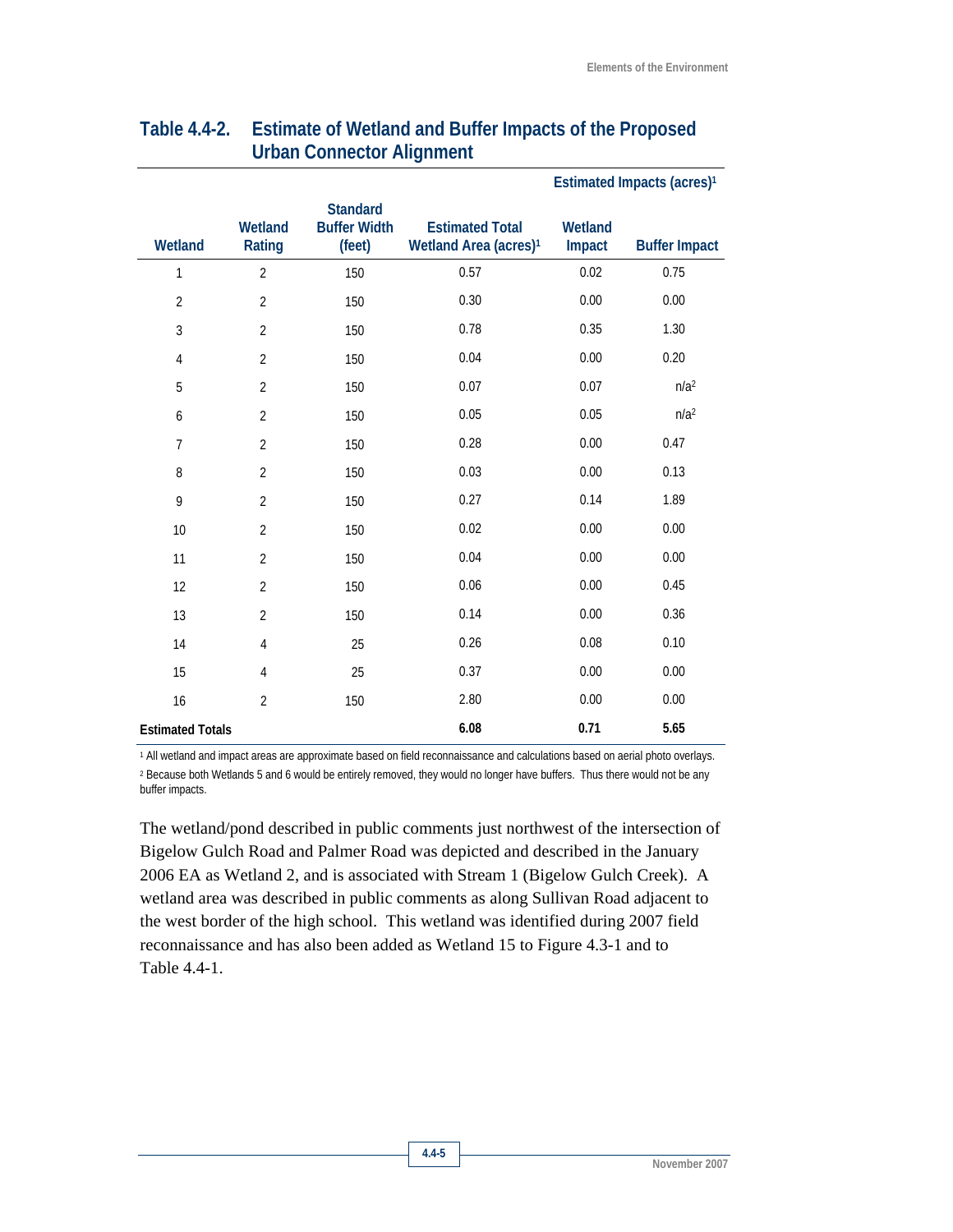## **4.4.3. What regulations apply to wetland resources?**

### Federal Regulations

The Corps administers Section 404 of the Clean Water Act, which regulates the discharge of dredged or fill materials into waters of the United States, including wetlands. For projects requiring Section 404 permits, the Corps makes the final determination as to whether the area meets the definition of a jurisdictional wetland.

Two types of permits, individual and general, are issued by the Corps to authorize activities that would result in the discharge of dredge or fill material into waters of the United States, including wetlands. Individual permits are required for specific activities that require compliance with the Corps formal review process. General permits are issued for certain projects that would cause only minimal adverse environmental effects. Nationwide permits are a type of general permit that have a set of national and regional conditions. These conditions must be met before the permit issuance. Permit notification requirements and regional conditions depend on the specific activity.

Section 401 of the Clean Water Act requires applicants for Section 404 permits to obtain 401 water quality certification from the certifying agency. In Washington, that agency is Ecology. Section 401 certification ensures that projects discharging to waters of the United States, including wetlands, meet state water quality standards. Conditions of the 401 certification become conditions of the Corps 404 permit. Project information should be submitted to Ecology (as well as to the Corps) for Section 404 and 401 verification and approval.

Section 404 and 401 permits require the submittal of a Joint Aquatic Resources Permit Application (JARPA) to these agencies for approval before initiating any activities within wetlands identified within a project area. Plans and reports to be submitted depend on the proposed activity that occurs in the wetland. Both a wetland delineation report and a wetland mitigation plan demonstrating compensation for unavoidable impacts on wetlands and other waters of the United States are typically requested by the Corps, Ecology, and the local jurisdiction as part of the JARPA submittal. The federal Section 404 permitting process also requires demonstrated compliance with Section 7 of the Endangered Species Act through preparation of a Biological Assessment. Compliance with Section 106 of the National Historic Preservation Act must also be demonstrated through preparation of a Cultural Resources Survey Assessment. Compliance with these acts is required as part of the Corps permitting process for impacts on wetlands.

### State Regulations

As mentioned above, Washington State regulates wetlands primarily under Section 401 of the Clean Water Act. Ecology also identifies their regulatory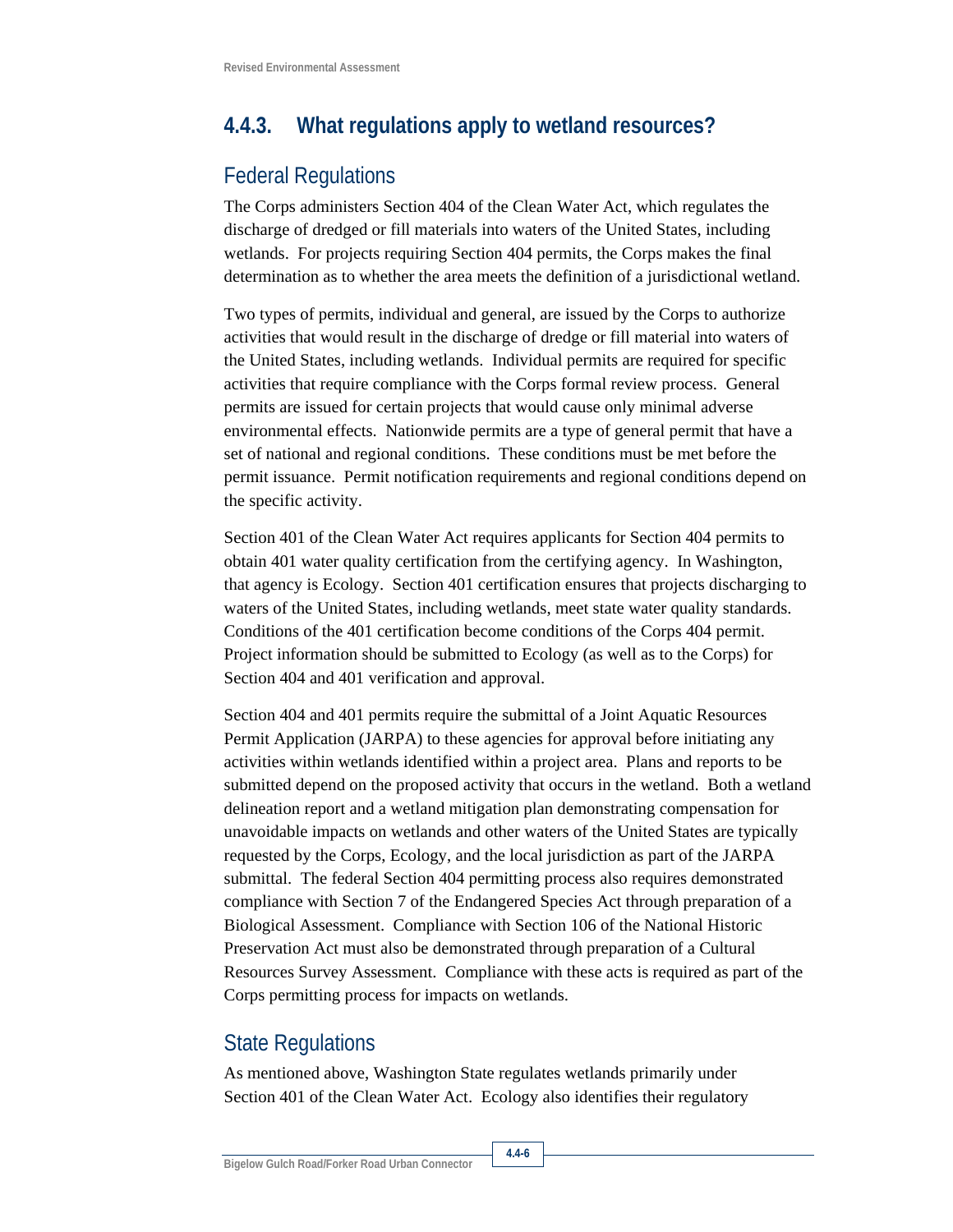authority over wetlands through the State Water Pollution Control Act (Chapter 98.48 RCW) and where applicable, the Shoreline Management Act (Chapter 90.58). Wetlands within 200 feet of shorelines of the state, (i.e., streams with greater than 20 cubic feet per second mean annual flow, or lakes/ponds greater than 20 acres) or continuous with those shorelines, are regulated under the Shoreline Management Act. Applicable Washington State Department of Fish and Wildlife (WDFW) regulations include a Hydraulic Permit Approval (HPA). This permit is required for any form of work that uses, diverts, obstructs, or changes the natural flow or bed of any fresh water or saltwater of the state.

### Local Regulations

Applicable Spokane County regulations include the Critical Areas Regulations (Chapter 11.20.050) (Spokane County 1997). Critical area review is required for any activities that directly impact or can impair the functions and values of critical areas or their buffers, including wetlands.

Applicable policies related to wetlands are also found in the Natural Environment Goals, Objectives, and Policies section of the Spokane County Comprehensive Plan and include the following:

- Goal NE.13. Ensure no net loss of wetland functions, value, and quantity as a result of land use activities and establish a long-term goal of measurable gain of wetland function and value.
- Goal NE.14. Establish wetland management programs that include identification of wetlands and a classification system.

#### **Policies**

- NE.13.4. When new development impacts wetlands, mitigation of impacts may include enhancement or rehabilitation of previously degraded wetlands and creation of new wetlands.
- Goal NE.14. Establish wetland management programs that include identification of wetlands and a classification system.
- NE.14.4. Wetland alteration from development or other activities should not cause adverse impacts on wetland or its buffer area; however, where no reasonable alternative is feasible, wetland degradation shall be mitigated.
- NE.14.6. Proposals for wetland restoration, creation, or enhancement shall include consultation with the appropriate agencies to ensure adequate design and consistency with other applicable regulations.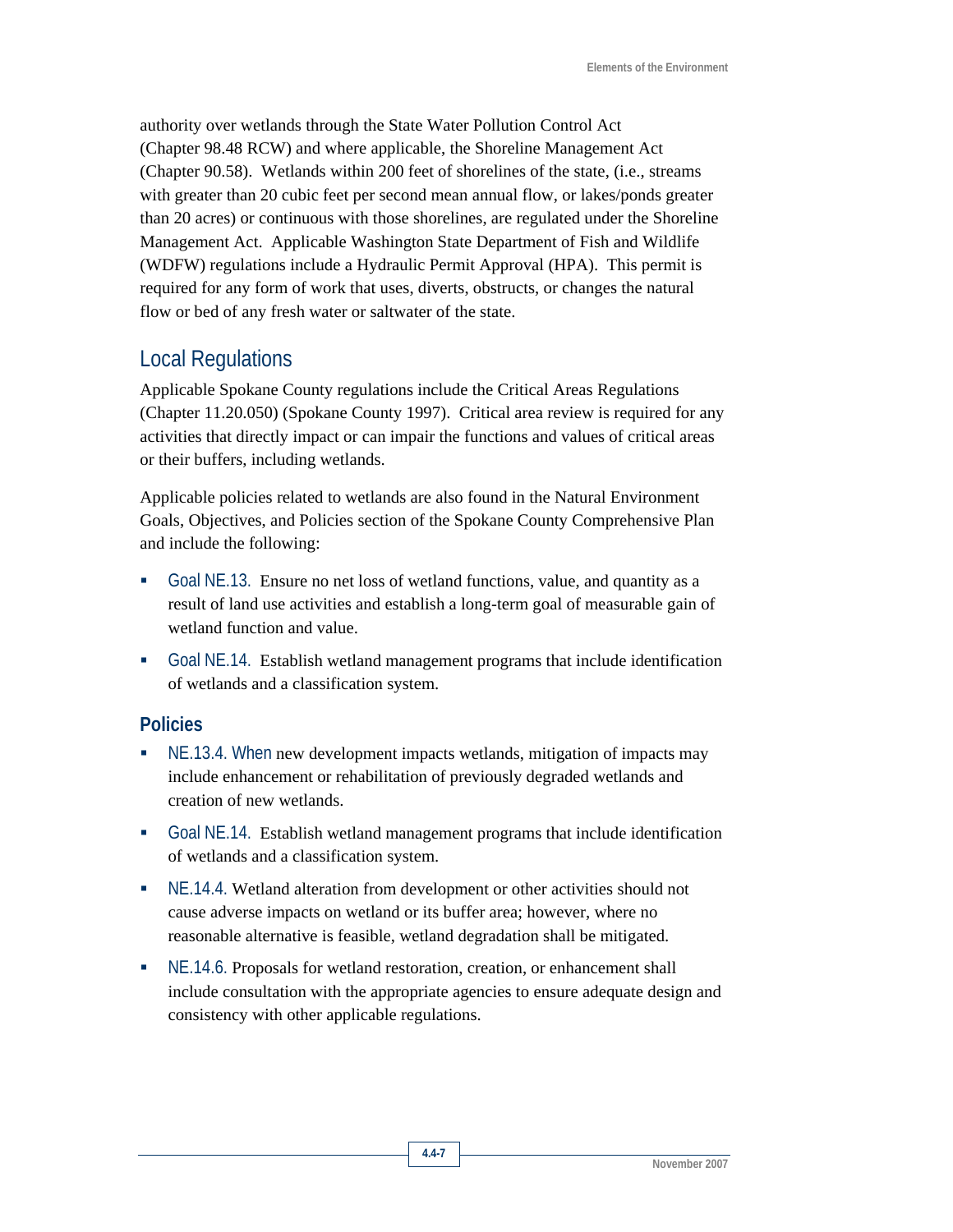## **4.4.4. How were potential effects evaluated?**

The analysis of impacts involved the compilation and review of NWI maps, aerial photographs, review of the Spokane County CAO, and field reconnaissance surveys along the proposed alignment.

Of importance in the impact analysis were the identification of wetlands and calculations of impact based on estimated wetland boundaries. Overlaying the proposed limit of disturbance associated with roadway construction on those estimated boundaries was also an important aspect of analysis.

## **4.4.5. What impacts would the Urban Connector Alignment have on wetland resources?**

### Proposed Action

Federal, state, and local requirements dictate that impacts on wetlands be avoided, minimized, repaired, or reduced if possible, and then compensated for through mitigation for unavoidable impacts. Potential impacts on the 16 identified wetlands were calculated by use of AutoCAD and Geographic Information Systems (GIS) overlays of the proposed alignment onto approximate wetland boundaries derived from field reconnaissance and aerial photographs. Table 4.4-2 summarizes estimated impacts on wetlands and their buffers for the proposed Urban Connector Alignment.

Table 4.4-2 was revised from the January 2006 EA to reflect information from additional wetland reconnaissance of the project area. The revision also reflects the County's subsequent design modifications to the proposed alignment on Forker Road intended to minimize impacts on Wetlands 7 and 8 (see Figure 2-5 of this Revised EA). Table 4.4-2 also incorporates information on additional engineering design work to minimize impacts associated with access from Palmer Road and the bypassed portion of East Bigelow Gulch Road and East Weile Avenue in the vicinity of Wetlands 3, 4, and 9.

Construction of the proposed Urban Connector Alignment would result in unavoidable impacts on approximately 0.71 acre in six of 16 wetlands identified within the project area. The six impacted wetlands are variously characterized as open water, emergent, or scrub-shrub, or as combinations of scrub-shrub and emergent or scrub-shrub and forested wetlands (Cowardin et al. 1979). Wetlands 5 (0.07 acre) and 6 (0.05 acre) would be removed (filled), while only portions of the other four wetlands would be impacted (filled) by the new roadway alignment (see Table 4.4-2).

#### **How would construction affect wetland resources?**

As currently proposed, Wetlands 5 and 6 along Forker Road would be filled, impacting wetlands that are predominately open water and scrub-shrub in character.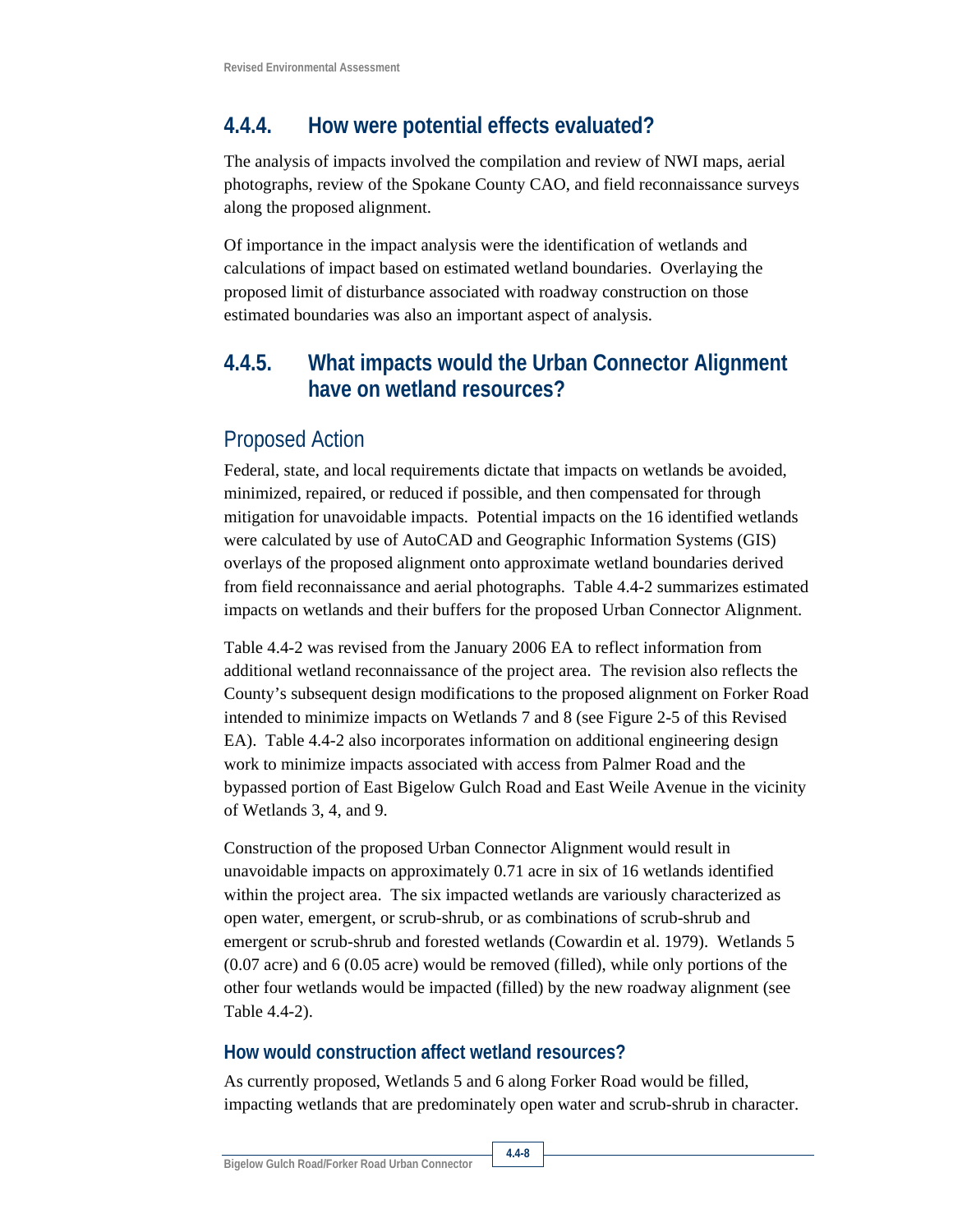Approximately half of Wetlands 3 and 9 along the western end of Bigelow Gulch Road would also be filled, impacting wetlands that are a combination of emergent/scrub-shrub (Wetland 3) and forested/scrub-shrub (Wetland 9).

Of the total estimated wetland impact of 0.71 acre, approximately 0.49 acre of impact would be associated with two proposed crossings of Bigelow Gulch Creek where the proposed Urban Connector Alignment would impact Wetlands 3 and 9. The remaining 0.22 acre of impact would occur mostly to Wetlands 5 and 6 (associated with the unnamed creek along Forker Road); Wetland 14, a hillside seep just east of Forker Road; and a small portion of the southern tip of Wetland 1 that would be impacted by widening of the western end of Bigelow Gulch Road.

Approximately 5.65 acres of wetland buffer would also be impacted, mainly associated with Wetlands 1, 3, 9, and 12 (Table 4.4-2). This would result in the loss of scattered forested and open grass areas adjacent to the existing roadway. These areas can support wetland-associated animal species and protect the wetlands and their associated plant and animal species from disturbance. However, the disturbance-limiting capacity of these buffer areas is limited by their close proximity to the current road and to the proposed Urban Connector Alignment. Some portions of the existing roadway within wetland buffers would be removed and restored to native vegetation, ultimately improving buffer functions in those areas.

Unavoidable wetland impacts would result in the loss of approximately 0.71 acre of mainly scrub-shrub and emergent wetland habitats for local plants and wildlife and the loss of related water quality and water retention functions provided by these wetlands. Construction of the Urban Connector Alignment may also result in changes to the wetland hydrology within the remaining portions of Wetlands 3 and 9; changes in wetland-associated localized contributions to groundwater may also occur as a result of construction of the project. A detailed analysis of hydrology (including groundwater) for the creeks and associated wetlands would be a part of the project design.

Without implementation of BMPs, roadway construction could also result in short-term impacts on water quality in other wetlands. Clearing and grading for roadway approaches could result in increased sedimentation of the wetlands and associated streams. Construction equipment in the vicinity of wetlands could result in accidental spills into the wetlands.

#### **How would operation of the project affect wetland resources?**

Without proper controls, runoff from the roadway could potentially enter wetlands, resulting in water quality impacts and pollutant loading. Long-term impacts could result from the increase in pollution-generating impervious surfaces in the area. Although the climate in the region is semi-arid, storm events do occur that could wash potential contaminants, including petroleum hydrocarbons and metals, into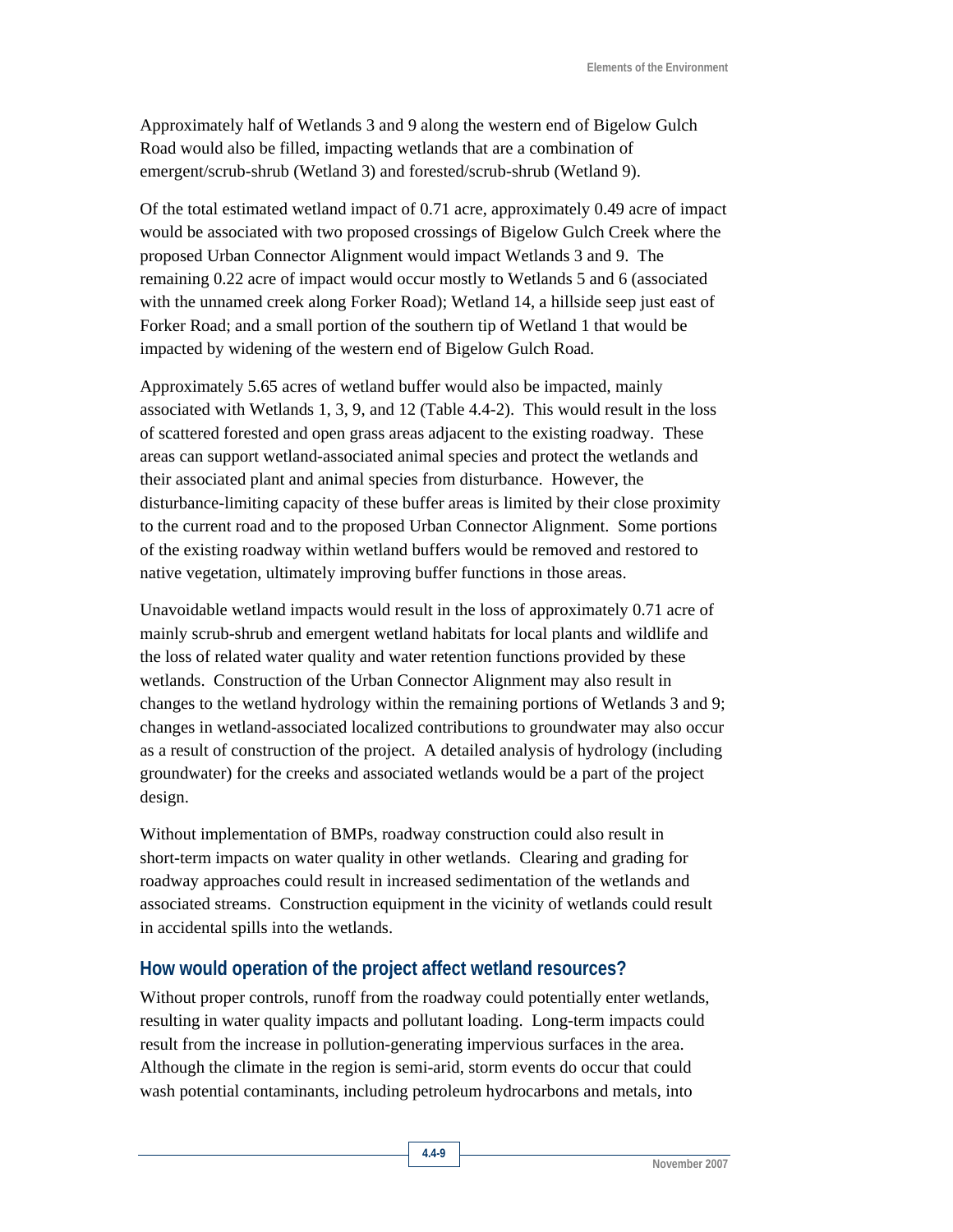these systems. In addition, the increased amount of impervious surface in the project area could create the potential for increases in the hydroperiod fluctuation to the wetlands in the project area.

The stormwater program described in Chapter 2 and analyzed in Section 4.5, *Streams,* would provide control of runoff and potential pollutants to wetlands.

#### **What are the indirect effects on wetland resources?**

Indirect effects are those caused by the proposed action that are later in time or farther removed in distance, but still reasonably foreseeable.

The proposed Urban Connector Alignment could lead to impacts on wetland resources such as filling or discharge of stormwater from new development attracted to the area by the proximity of the widened alignment. For example, private properties adjacent to the alignment and closest to the vicinity of the urban growth area (UGA) could request and be granted approval to build some form of development (e.g., residential or commercial) that would impact wetlands.

As required by SCC, all development would be subject to the regulations set forth in the CAO Chapter 11.20 and the requirements associated with permits such as Clean Water Act Section 404 approval from the Corps. Assuming that all requirements associated with these permits would be fulfilled, the indirect impacts would not be considered significant due to the compensatory mitigation required by federal, state, and local authorities to ensure that "no-net-loss" of wetlands results from such impacts.

#### **What measures are proposed to minimize effects to wetland resources?**

Spokane County has followed the mitigation sequencing steps defined in the joint agency wetland mitigation guidance documents (Ecology et al. 2006) of avoiding, minimizing, reducing, and then compensating for remaining unavoidable impacts for the Urban Connector Alignment project as described below.

- Avoid/Reduce**.** Spokane County has, through modifications to the proposed alignment, avoided or reduced impacts on wetlands. Modification to a portion of the Forker Road alignment avoided 0.42 acre of impacts on higher quality Wetlands 7 and 8.
- Minimize. During the pre-design phase, Spokane County modified the proposed alignment to slightly shift or reduce the footprint of the roadway to reduce and minimize the impacts on wetlands. These modifications were made where the proposed roadway would join the west end of East Weile Avenue at old Bigelow Gulch Road. The footprint of the proposed roadway was reduced through the use of retaining walls and by realigning the proposed intersection at old Bigelow Gulch Road to reduce impact to Wetland 9.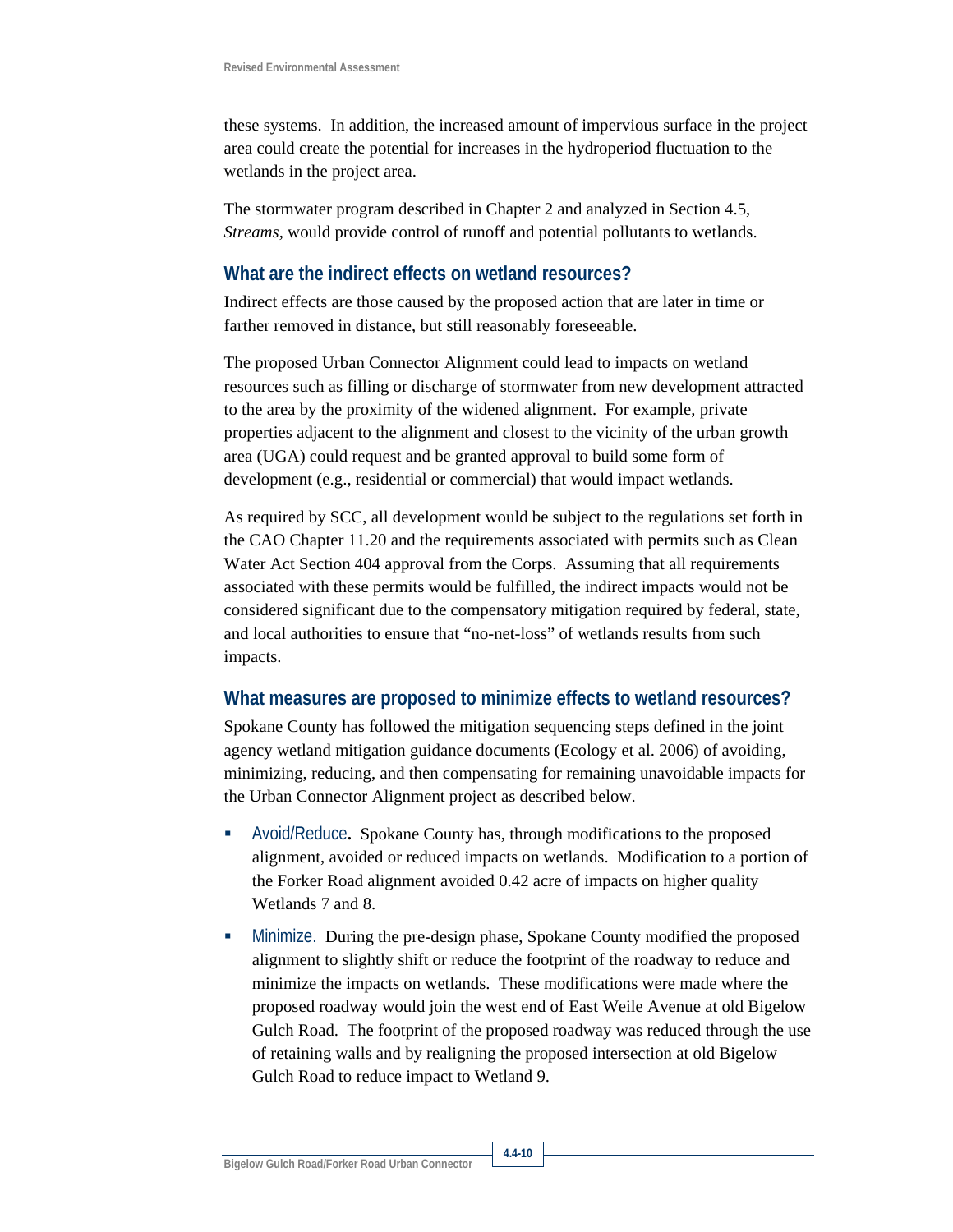- Minimize. During project design, the County will evaluate additional opportunities to further use a variety of engineering techniques to minimize impacts on wetlands. Specifically, the County will evaluate the use of retaining walls or reduced quantities of fill to minimize loss of wetlands and their functions.
- Compensation. Table 4.4-3 presents an estimate of compensatory mitigation requirements for the proposed Urban Connector Alignment based on the requirements of Chapter 11.20.050(b) and (d)(2) of the SCC (November 16, 2006).

Table 4.4-3 was revised from the January 2006 EA to correct the mitigation ratio requirement for Category 2 scrub-shrub wetlands (3 acres of mitigation for every acre of wetland impact) and to reflect the revised wetland impacts as presented in Table 4.4-2.

| Wetland                      | Category       | <b>Dominant</b><br><b>Type</b> | <b>Estimated</b><br>Wetland<br>Impact<br>(acre) <sup>1</sup> | Spokane<br>County<br><b>Mitigation</b><br>Ratio <sup>2</sup> | <b>Joint</b><br>Agency<br>Guidance<br><b>Mitigation</b><br>Ratio <sup>3</sup> | Preliminary<br><b>Mitigation</b><br>Area<br><b>Required</b><br>(acre) <sup>1</sup> |
|------------------------------|----------------|--------------------------------|--------------------------------------------------------------|--------------------------------------------------------------|-------------------------------------------------------------------------------|------------------------------------------------------------------------------------|
| 1                            | $\overline{2}$ | Forested                       | 0.02                                                         | 3:1                                                          | 3:1                                                                           | 0.06                                                                               |
| 3                            | $\overline{2}$ | Shrub                          | 0.35                                                         | 3:1                                                          | 3:1                                                                           | 1.05                                                                               |
| 5                            | $\overline{2}$ | Emergent                       | 0.07                                                         | 1.5:1                                                        | 3:1                                                                           | 0.21                                                                               |
| 6                            | $\overline{2}$ | Shrub                          | 0.05                                                         | 3:1                                                          | 3:1                                                                           | 0.15                                                                               |
| 9                            | $\overline{2}$ | Forested                       | 0.14                                                         | 3:1                                                          | 3:1                                                                           | 0.42                                                                               |
| 14                           | 4              | Emergent                       | 0.08                                                         | 1:25:1                                                       | 1.5:1                                                                         | 0.12                                                                               |
| Preliminary<br><b>Totals</b> |                |                                | 0.71                                                         |                                                              |                                                                               | 2.01                                                                               |

#### **Table 4.4-3. Estimated Wetland Mitigation Ratios and Mitigation Area Requirements**

1 All wetland and impact areas are approximate based on field reconnaissance and calculations based on aerial photo overlays; required mitigation area is based on Joint Agency Guidance ratios recommended by Ecology and US Army Corps of Engineers.

2 Spokane County Chapter 11.20.050(d)(2) Wetland Mitigation Ratios: impact area: compensatory mitigation area required: Category 1 - 1: 6

Category 2 or 3 - Forested 1: 3, Scrub-Scrub 1: 3, Emergent 1: 1.5

Category 4 - 1: 1.25

3 Ecology, Corps /Seattle District, EPA Region 10. 2006. Wetland Mitigation in Washington State.

Source: SCC Chapter 1.20.050 (d)(2)

Under the proposed Urban Connector Alignment, approximately 0.71 acre of the 6.08 acres of identified wetlands would be impacted; these estimated impacts require creation of a minimum of 2.01 acres of wetland to compensate for those impacts if the mitigation is accomplished after the impact has occurred (post-project). The County may permit lower mitigation ratios if replacement wetlands are created prior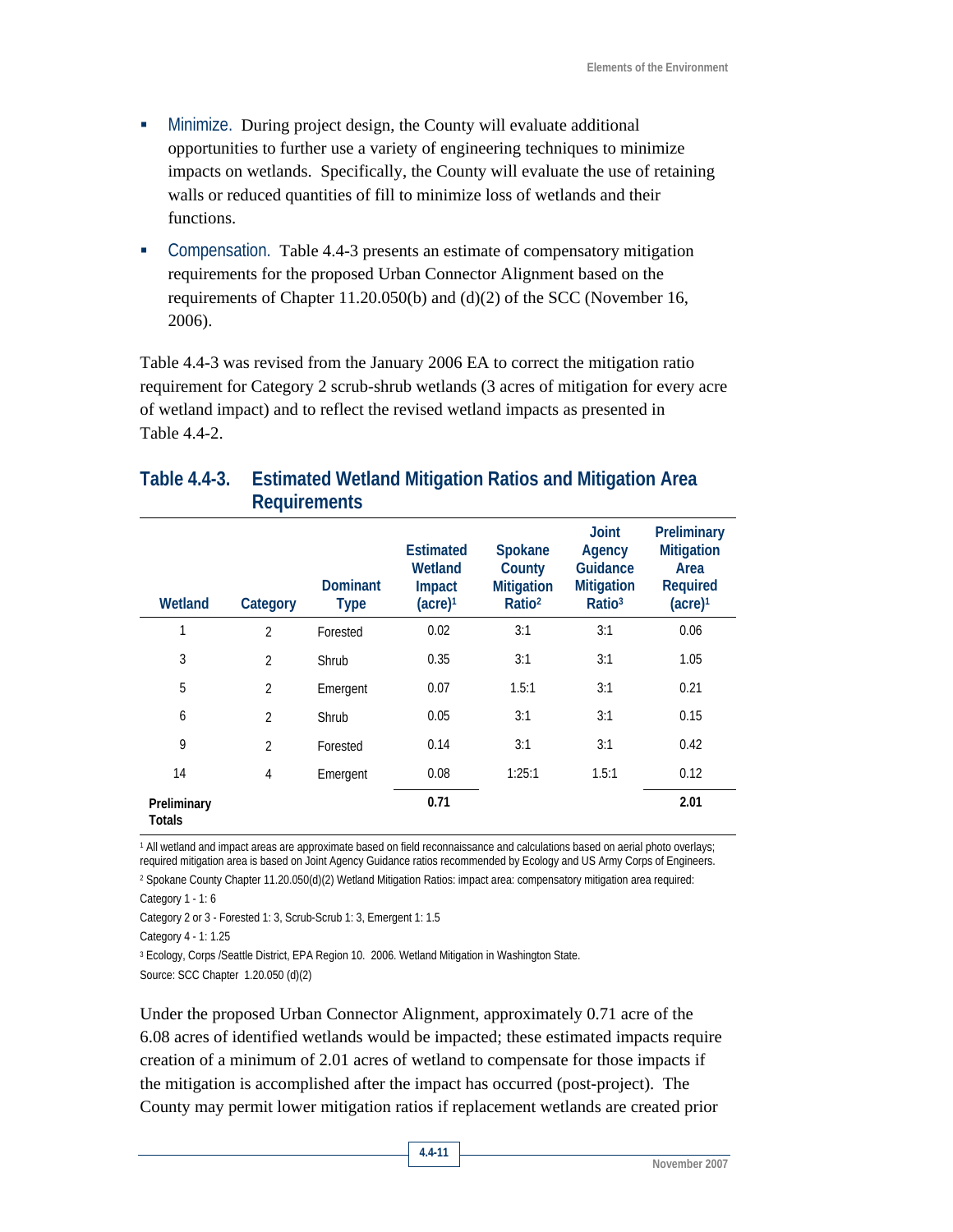to impacting existing wetlands, per SCC Chapter  $11.20.050(d)(6)$  – predevelopment mitigation ratios; however the Corps and Ecology would need to approve any proposed change to the mitigation ratios.

Creating and restoring wetlands at one designated mitigation site in the vicinity of Bigelow Creek west of Palmer Road and a second site near Progress and Forker Roads, will compensate for unavoidable impacts on the 0.71 acre of wetlands. Discussions of wetland mitigation sites and conceptual plans are presented below.

#### *Palmer Road Mitigation Site*

The 4.7-acre site includes approximately 0.7 acre of existing Bigelow Gulch Road roadway and remnants of a portion of the original, old Bigelow Gulch roadway vacated by Spokane County when the existing road was constructed in 1960. A field visit to the proposed mitigation site was conducted in March 2007. Cottonwood trees and a variety of shrubs were observed growing through the pavement of the old roadway and wetland vegetation, hydric soils, and surface water were observed in Wetland 1 adjacent to the old roadway. Review of 1950s-era aerial photographs indicated that much of the old vacated roadway and the existing operational roadway were constructed on fill placed on agricultural land adjacent to (i.e., within the floodplain of) Bigelow Gulch Creek (named Stream 1 on Figure 4.3-1). These site conditions indicate a high probability that wetland conditions could be reestablished at this location and that wetland mitigation would be successful once the old roadway and associated fill material were removed and native soils amended as/if necessary. Based on the profile of the vacated roadway, it is anticipated that approximately 3 to 4 feet of excavation would be required. Additional surface profiling information would be gathered during the design phase to determine the extent and degree of compaction of native soils.

An additional benefit of the proposed site is the aspect (i.e., located on the north side of a ridge of hills), which would provide shade to the mitigation area. This factor and the presence of surface water make this portion of the site particularly suitable for creation of a forested/shrub-scrub wetland type. Figures 4.4-1 and 4.4-2 (photos) show existing conditions along the vacated roadway at the Palmer Road site.

A portion of the site would be used to create 0.57 acre of palustrine wetland with a diversity of native wetland plant species found within the impacted wetlands and a variety of vegetation classes (i.e., emergent, scrub-shrub, and forested). This wetland mitigation would add to the existing wetlands (i.e., Wetland 1 located northwest of the site). The plant species proposed for the mitigation site and shown in Figure 4.4-3 are based on Washington Natural Heritage (Crawford 2003), Natural Resource Conservation Service (NRCS 2005) information on wetland and riparian vegetation of Eastern Washington, as well as on observations of existing wetland communities along Bigelow Creek and Bigelow Gulch Road.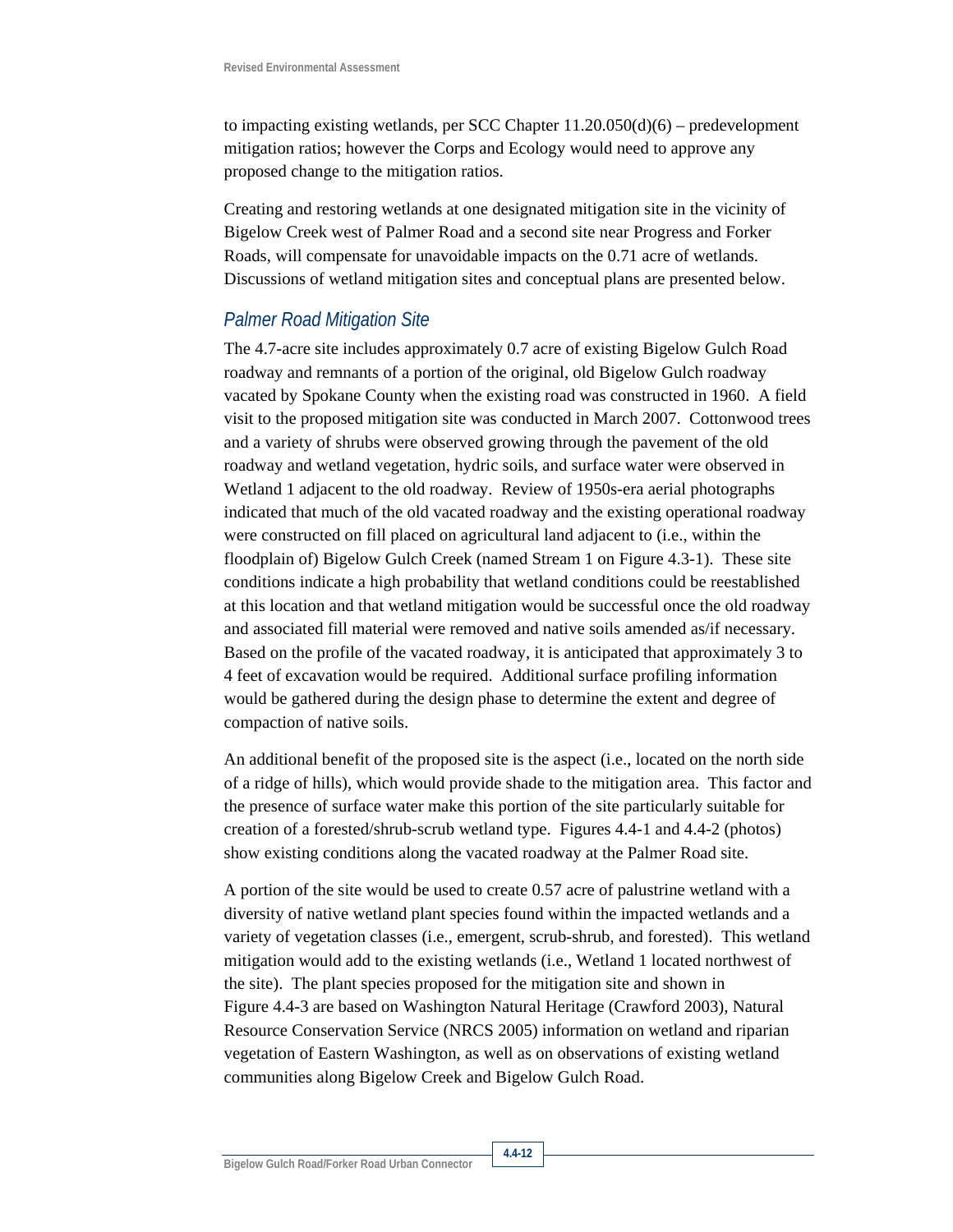### **Figure 4.4-1. Palmer Road Wetland Mitigation Site -Vacated Roadway with Wetland 1 to the Right**



**Figure 4.4-2. Palmer Road Wetland Mitigation Site – Vacated Roadway Looking West** 

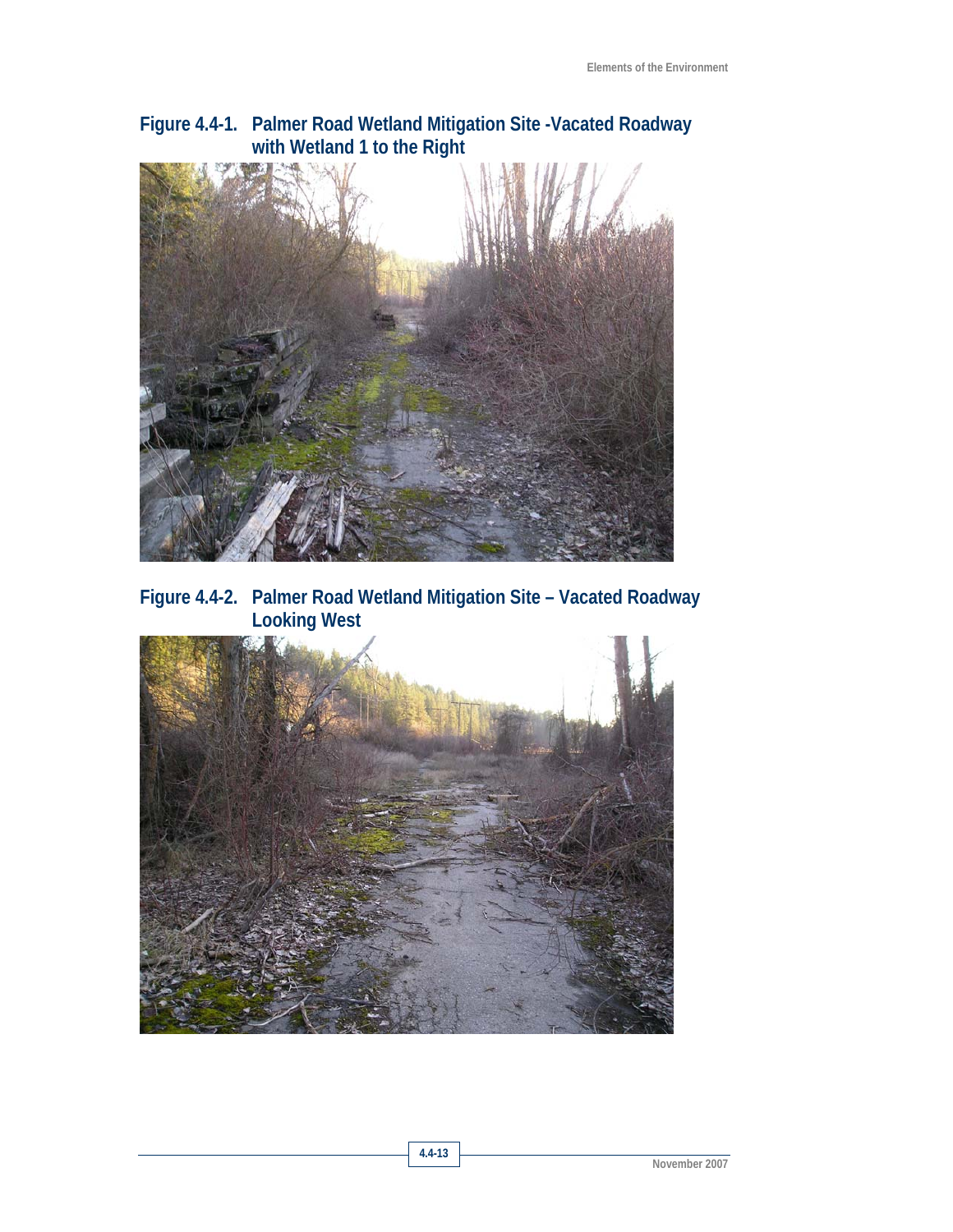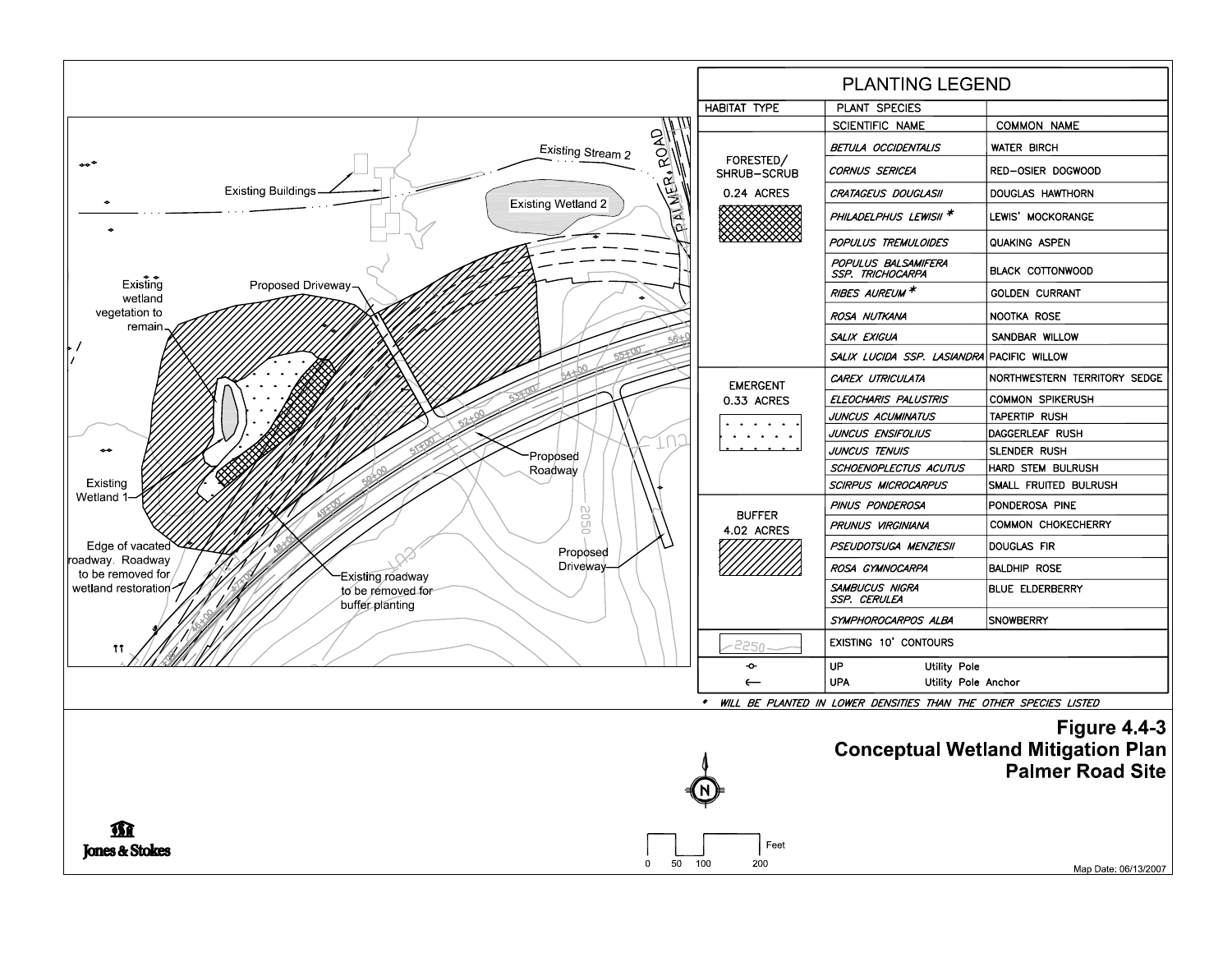Potential conflicts with the existing electrical transmission lines to the west of the proposed mitigation site would be avoided by establishing low-growing emergent vegetation closest to the lines with the forested and shrub-scrub wetland located further to the southeast portion of the wetland. The transmission lines will be identified on the plan sheets when site access is secured and tree and shrub vegetation will be located outside the maintained transmission line corridor.

Wetland buffer would be established surrounding the wetland mitigation area, including the area currently occupied by the existing Bigelow Gulch Road. This would create a buffer at least 100 feet wide around Wetland 1 and the mitigation area. Approximately 4.0 acres of the site would be used to create a 100-foot-wide upland buffer, including the area between the new roadway and the wetland mitigation area (Figure 4.4-3). Buffer plantings would be infilled into existing vegetation, retaining large trees and mature shrubs. This buffer would also provide a more substantial buffer for Wetland 2, which currently abuts the existing Bigelow Gulch roadway.

#### *Forker Road Wetland Mitigation Site*

The second proposed wetland mitigation site would be located at the junction of Forker Road and Progress Road at the east end of the roadway project. Figure 4.4-4 and Figure 4.4-5 show the existing conditions at this site. The approximate 4.5-acre site is located within the 100-year floodplain for the Forker Creek drainage, and encompasses approximately 550 linear feet of the existing stream channel and associated ditch that was at one time a portion of an irrigation ditch. The site was chosen because of the presence of surface water associated with the creek, the 100-year floodplain, and the relatively flat topography. Site conditions appear suitable for creation of forested and shrub-scrub wetland types.

A portion of the mitigation site would be converted to 1.44 acres of forested/shrubscrub wetland with a diversity of native wetland plant species found within the impacted wetlands and appropriate for the site conditions. As with the Palmer Road site previously described, the plant species proposed for the mitigation site and shown in Figure 4.4-6 are based on Washington Natural Heritage (Crawford 2003) and NRCS (2005) information on wetland and riparian vegetation of Eastern Washington, as well as on observations of existing wetland communities along Bigelow Creek and Bigelow Gulch Road.

Approximately 3.9 acres of the site would be used to create a 100-foot-wide upland buffer between the new roadway and the wetland mitigation area (Figure 4.4-6). As with the Palmer Road mitigation site, the mitigation site would be designed to avoid potential conflicts with existing utilities, including any electrical power lines. During project design, data will also be gathered regarding depth to groundwater and surface water flows to ensure adequate hydrological for the site. In addition, the site would be fenced to prevent use of the site by off-road vehicles.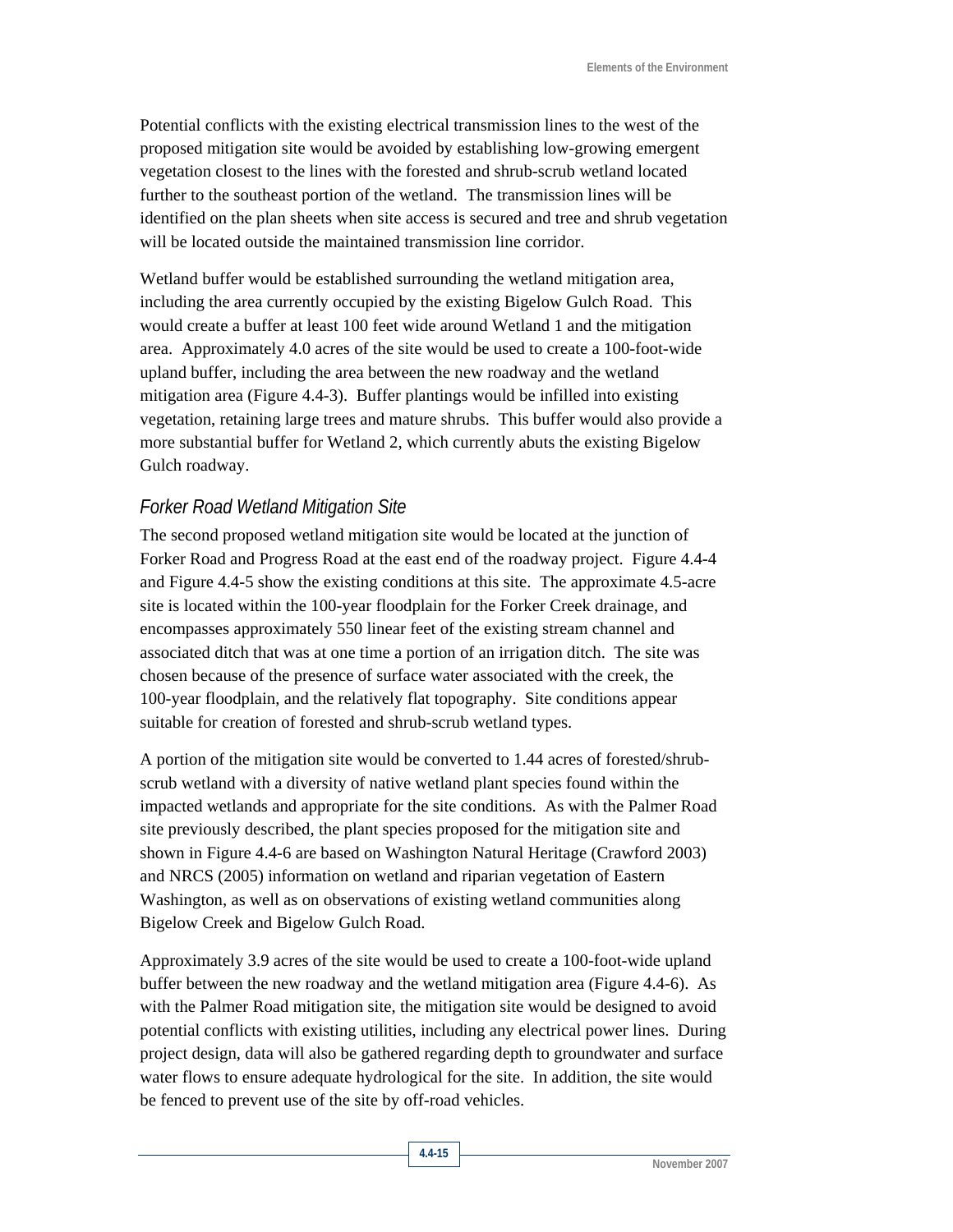### **Figure 4.4-4. Forker Road Wetland Mitigation Site Looking South from Intersection of Forker Road and Progress Road**



**Figure 4.4-5. Forker Road Wetland Mitigation Site Looking East along Existing Constructed Ditch** 



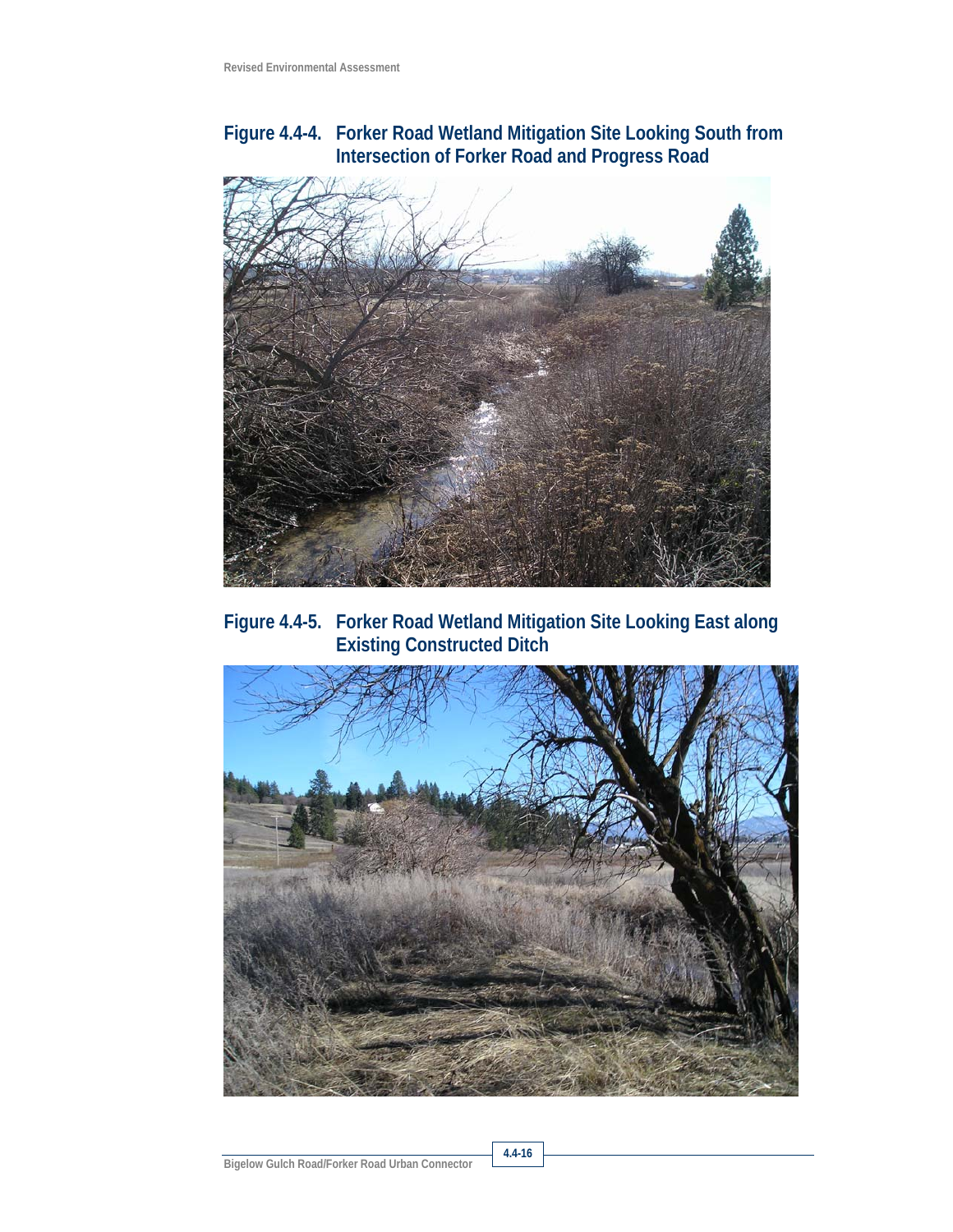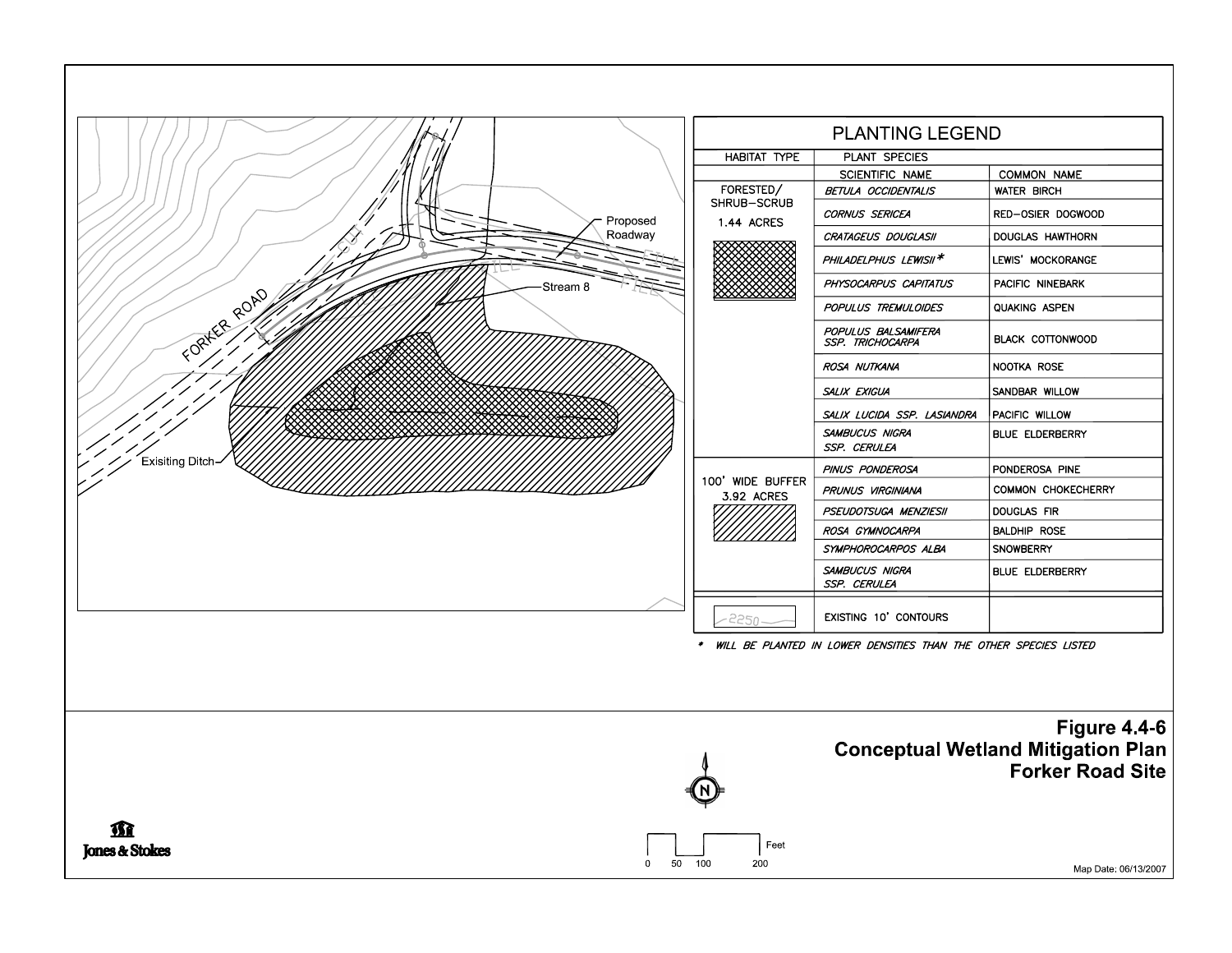#### *Wetland Buffers*

As indicated in Table 4.4-2, the proposed roadway would impact approximately 5.65 acres of wetland buffer. Adequate area exists on the Palmer Road and Forker Road mitigation sites to mitigate for these impacts to wetland buffers. Approximately 7.9 acres of buffer would be established between the two proposed mitigation sites.

### *Wetland Mitigation Summary*

During the design phase, a detailed Wetland Mitigation and Buffer Plan will be developed in conjunction with project permitting through federal and state agencies and land acquisition in this area. The Wetland Mitigation and Buffer Plan will detail site preparation, grading, cross-sections, hydrologic regime, native plants species, maintenance plan, and long-term monitoring plan for the sites. The design will include 5 to 10% extra mitigation area to provide a safety factor and to cover potential unanticipated impacts that might occur during construction, and as insurance that sufficient mitigation area has been created.

Spokane County or an appointed representative will be responsible for long-term monitoring of the wetland and buffer mitigation areas. Wetland monitoring plans are generally required to span 10 years post-construction and are required to contain specific performance standards for vegetative development and hydrology to ensure that the mitigation wetland functionally replaces the wetlands impacted by the project.

The proposed mitigation of 2.01 acres will compensate for the 0.71 acre of direct wetland impact and indirect impacts on existing wetlands and will meet the County goal of no net loss of wetlands for the following reasons:

- Mitigation will be on site and in kind within the Urban Connector Alignment corridor and would result in in-kind mitigation adjacent to Bigelow Gulch Creek and other existing wetlands.
- Mitigation will also include the replacement of functions of impacted wetland (habitats for local plants and wildlife, loss of water quality and water retention functions, and localized contributions to groundwater).
- Wetland creation, restoration, and enhancement at these locations will increase wetland connectivity to and along Bigelow Gulch Creek west of Palmer Road.
- The probability of successful mitigation is high at these sites. Ecological conditions such as site topography, soils, and hydrology favor the planting of forested, scrub-shrub, and emergent wetland species.
- Other mitigation measures designed to prevent project impacts on wetlands during construction will include the following: